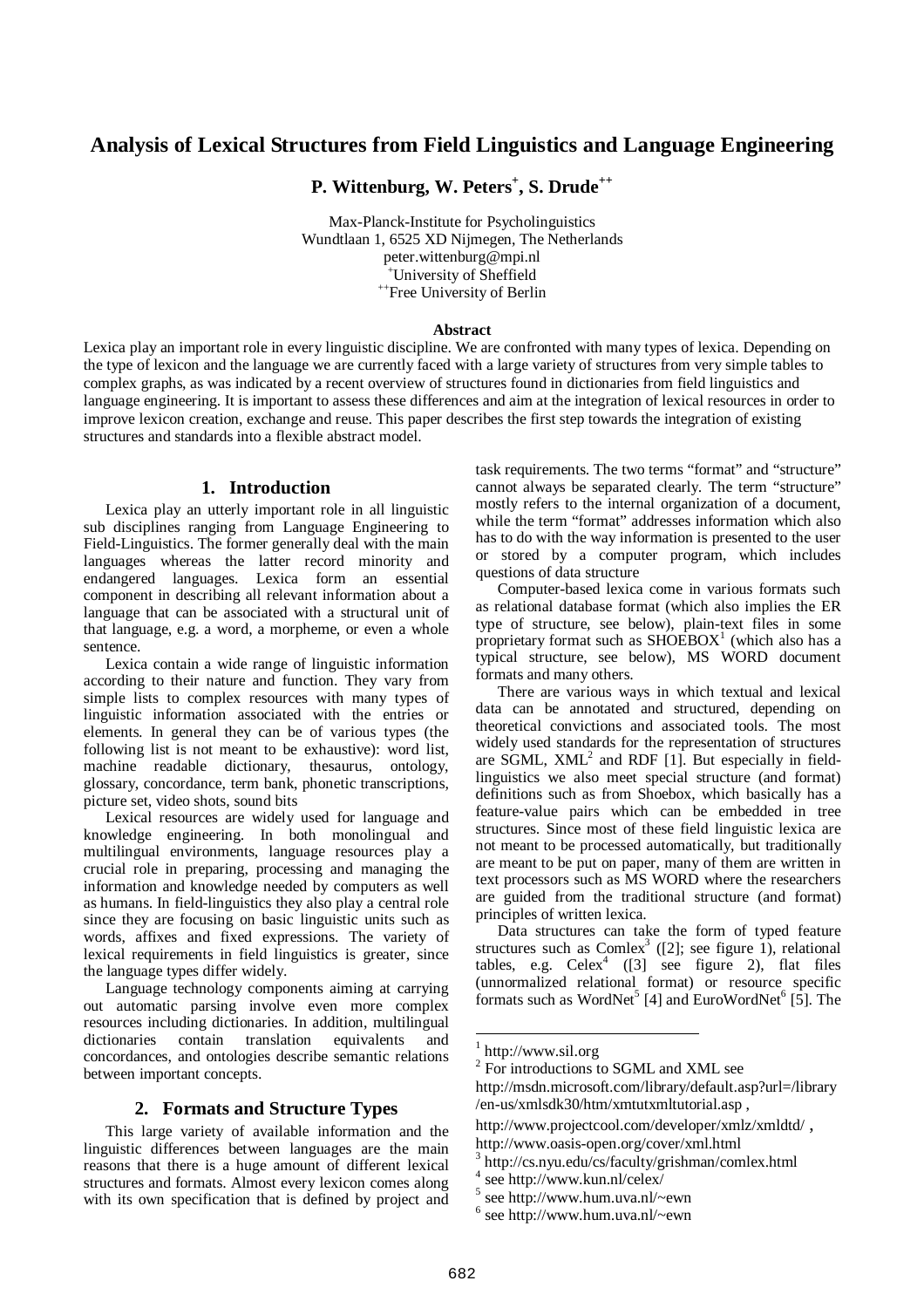last two have been precompiled into binary and offsetbased formats, i.e. optimized representations were chosen for operation. They come with tools for browsing and, in the case of WordNet, adding information and creating new WordNets.

(noun :orth "assertion" # orthography :subc ((noun-that-s) (noun-be-that-s))) # syntactic complementation

Figure 1: Comlex typed feature structure

The following example of the Celex Lexical Database<sup>7</sup> shows the morphological structure of the word '*abbreviation'*. The unique identifier expressed by the lemma number (lemmano) provides the key into orthographic, syntactic and phonetic information contained in different tables.

*"morphstatus: C*" means that the lemma is morphologically complex. "*imm1*" is one of the morphological analyses available in Celex, whereas "formation" expresses the rule on the basis of which this deverbal nominalization has been formed, in this case deletion of the final *–e* of the verbal root.

| lemmano | lemma        | morphstatus | Imm1           | formation |
|---------|--------------|-------------|----------------|-----------|
| ገሬ      | abbreviation |             | abbreviate+ion | -е#       |

Figure 2: CELEX relational structure

The typical Shoebox structure very often used in field linguistics contains feature-value pairs embedded in tree structures in plain text files. An example is given in figure3.

```
\lx tan
 \lc tãtu
  \ps itr.v
    \ge run
       \pdl 1.sg inchoative
        \pdv atãnoko
  \ps tr.v
    \sin 1\ge paint
     \en to paint someboby or something with
colour
   \sin 2\ge write
      \xv atãnju op ete
          \xe I am writing on a paper
```
Figure 3: Shoebox type of feature value pairs

Increasingly often one can find lexica embedded in some relational database software, since the design interface is relatively simple and allows the user to easily create beautiful user interfaces. The structural basis is of course the same as for CELEX.

## **3. Lexical structures**

To better understand the structural requirements of lexica it was decided to analyze a wide range of existing lexica and try to abstract from them to come to a more generic model. As was the case for the development of the Abstract Corpus Model which is the kernel of the

 $\overline{a}$ 

EUDICO tool set $<sup>8</sup>$ , the authors don't claim that there will</sup> be one "Generic Lexicon Model" which will fit all needs for all times, but we expect to be able to derive an Abstract Lexicon Model which has the expressional power to define a common framework for most of the lexica we know at this moment. A report was recently circulated with a few projects [6].

#### **3.1. DOBES Lexica**

With the help of a simple semi-graphical notation the lexical structures used in the DOBES project<sup>9</sup> were described. From the 8 documentation teams 11 different lexical structures could be identified. The most simple but very efficient for the intended documentation work were singular tables as spreadsheets or document files.

| Tuvan orthography   |
|---------------------|
| Tuvan appendix      |
| German orthography  |
| Russian orthography |
| Russian appendix    |
| Xakas orthography   |
| Tofa orthography    |

Figure 4 shows the singular spreadsheet type lexicon used by the Tofa project within DOBES.



Figure 5 shows a part of one of the more complex lexica used in the Teop project within DOBES. A \* sign stands for 1:n relations of sub-structures.



Figure 6 shows a small part of the complex structure worked out by the Aweti project within DOBES.

 $^7$  http://www.kun.nl/celex/

 8 http://www.mpi.nl/tools

<sup>9</sup> http://www.mpi.nl/DOBES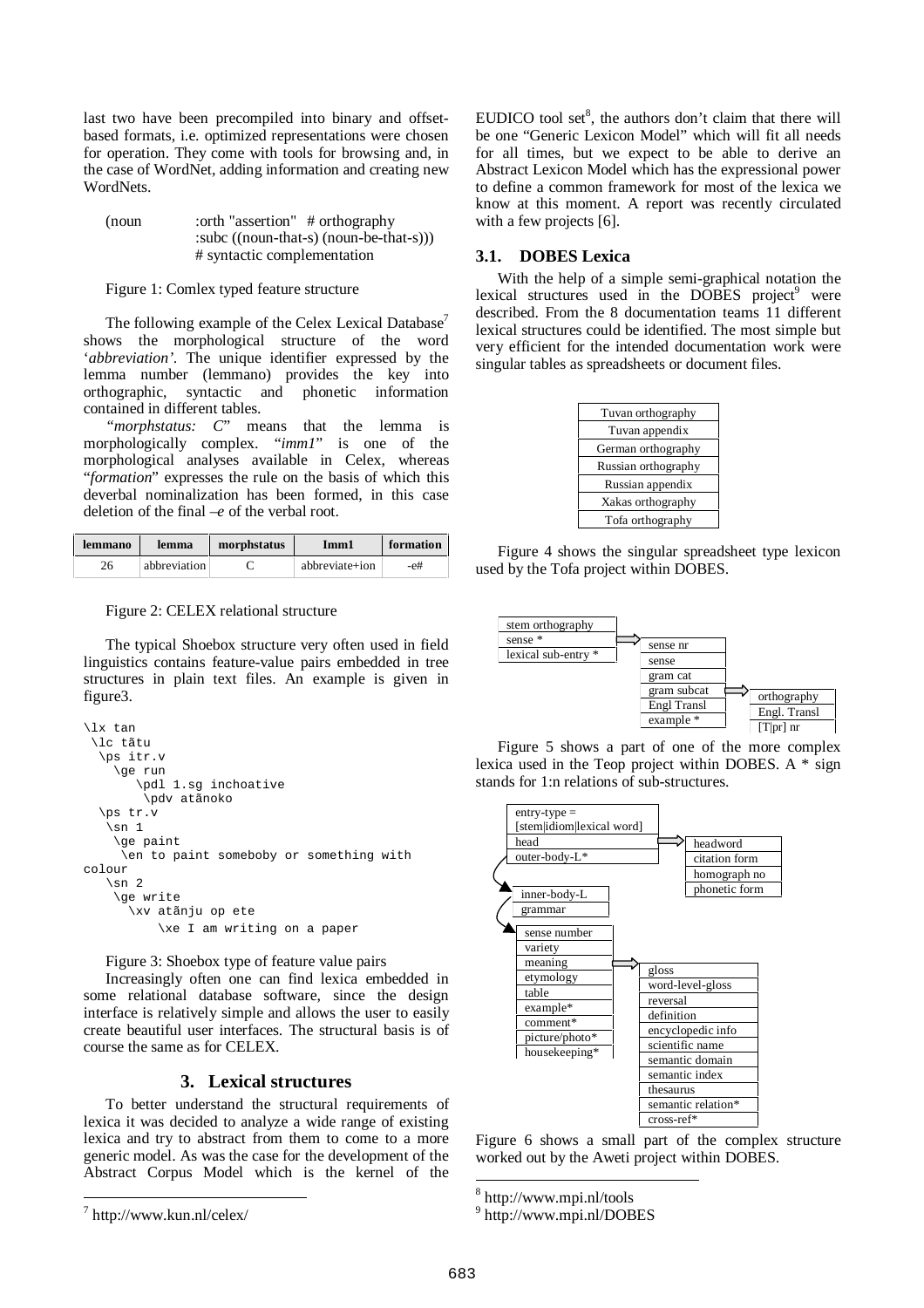The most complex lexicon is set up by the Aweti team implemented as a complex hierarchy of Shoebox feature value pairs. The lexicon makes at high level a difference between 4 types of entries: entry-type =  $[stem | idiom |]$ lexical word], entry-type =  $[auxiliary | inflectional affix]$ , entry-type = [derivational word | derivational affix] or entry-type  $=$  [word form | allomorph]. For each type substructures exist. In the following example only an extraction of the first type is shown.

#### **3.2. Lexica from Language Engineering**

Beyond what was briefly indicated in chapter 2 the structural properties of a few other well-known lexica from language engineering were analyzed.

To be mentioned here is the GENELEX work the title of which claims to be generic. However, it was a concrete proposal for an exhaustive lexicon with definitions of structure and tag-sets. Its SGML structure consists of a huge DTD with specifications of three main layers (morphology, syntax, semantics) and many lexical elements integrated in tree-structures. GENELEX was used as a base line for the definition of the lexica from the PAROLE and  $SIMPLE^{10}$  projects. These were an attempt to encode multilingual lexica in a uniform way with 12 fairly small sized example lexica as a result (see figure 7).

| $<$ MuS                                      | $id="V01015"$                               |  |  |  |
|----------------------------------------------|---------------------------------------------|--|--|--|
| %% morphological unit identifier%%           |                                             |  |  |  |
|                                              | gramcat="VERB"                              |  |  |  |
|                                              | gramsubcat="MAIN"                           |  |  |  |
|                                              | synulist="verb-cons-001V01015"<br>%%link to |  |  |  |
|                                              | the syntactic units describing the          |  |  |  |
| syntactic behavior of the entry%%            |                                             |  |  |  |
|                                              | autonomy="yes"                              |  |  |  |
|                                              | $combul\equiv$ "UF1" $>$                    |  |  |  |
| <gmu< td=""><td>naming="destroy"</td></gmu<> | naming="destroy"                            |  |  |  |
|                                              | $In P = "Vinfl0"$                           |  |  |  |
| %%inflectional code%%                        |                                             |  |  |  |
|                                              | <spelling>destroy</spelling>                |  |  |  |
|                                              |                                             |  |  |  |
|                                              |                                             |  |  |  |

Figure 7: PAROLE morphological entry

MULTILE $X<sup>11</sup>$  was another project focusing on the implementation of 15 concrete lexica applying a structure derived from the EAGLES model of morphosyntactic annotation. Its data structure consists of three columns: wordform, lemma and morphosyntactic label. The latter provides a label for a number of classes. An example is:

adversities adversity Ncnpwhere adversities is a plural, neuter, countable noun.

The MILE (Multilingual Computational Lexicon) project recently started within ISLE has the task of standardizing multilingual lexica.

The early CELEX work was already described. It is realized as a rich set of relational tables for three languages where word form and lemma related information was separated.

#### **3.3. Written Lexica**

Also, examples from written dictionaries as analyzed by Bell&Bird [7] and Ide [8] were included to get a broad coverage. Bell&Bird studied more than 50 written lexica and found a number of characteristic organization principles and differences. The study showed mainly how the lexica differ with respect to

- the headword used and its characteristics
- the way senses are included

#### **3.4. Other Lexica**

Interesting proposals were made by two field researcher who focus on semantic relations between elements of lexical information. Schultze-Berndt [9] and colleagues implemented a lexicon by using the Hypercard mechanisms from Apple. She makes heavy use of semantic classes and also can create links from elements (words, set of words) in comment fields to other entries or elements within entries. In doing so she can realize complex semantic networks. Also Manning [10] stresses the relevance of supporting many different types of semantic relations between entries and attributes of entries. In his KirrKirr lexicon implementation he put much effort in visualizing these relations.

Although we did not find concrete lexica which make use of inheritance mechanisms, it is often reported that inheritance is a very important feature for computer-based lexica. So it is a structural requirement.

#### **3.5. Summary**

The analysis was in this stage not yet extended to lexica purely dedicated to cover semantic relations such as ontologies, thesauri etc., although some of the lexica discussed offer possibilities to use their structural possibilities to include such semantic relations.

As discussed above, the structure of the observed lexica varies considerably depending on the languages studied and the research interests. Simply structured dictionaries existing of a single table contrast with relational databases covering a large set of related tables. Also, many differences could be noticed with respect to the microstructure in dictionaries, i.e. the elements used to describe linguistic content and their underlying structural relations. This was supported by the observations found by Bell/Bird who showed, for example, that headwords and sense descriptions diverge.

The lexical structures found within the domains of language engineering and field linguistics diverge considerably. Between the two domains many similarities with respect to the requirements could be shown. Those attempts which use the term "generic" are not generic in the true sense. What GENELEX for example provides is an exhaustive list of tag sets which are embedded in a fixed hierarchical structure. This is not generic since the tag sets people are using differ largely, but especially since linguists differ largely with respect to the structural embedding of certain tags such as sense descriptions.

## **4. Standardization Efforts**

 10 http://www.ub.es/gilcub/SIMPLE/simple.html

<sup>&</sup>lt;sup>11</sup> http://www.ilc.pi.cnr.it/EAGLES96/lexarch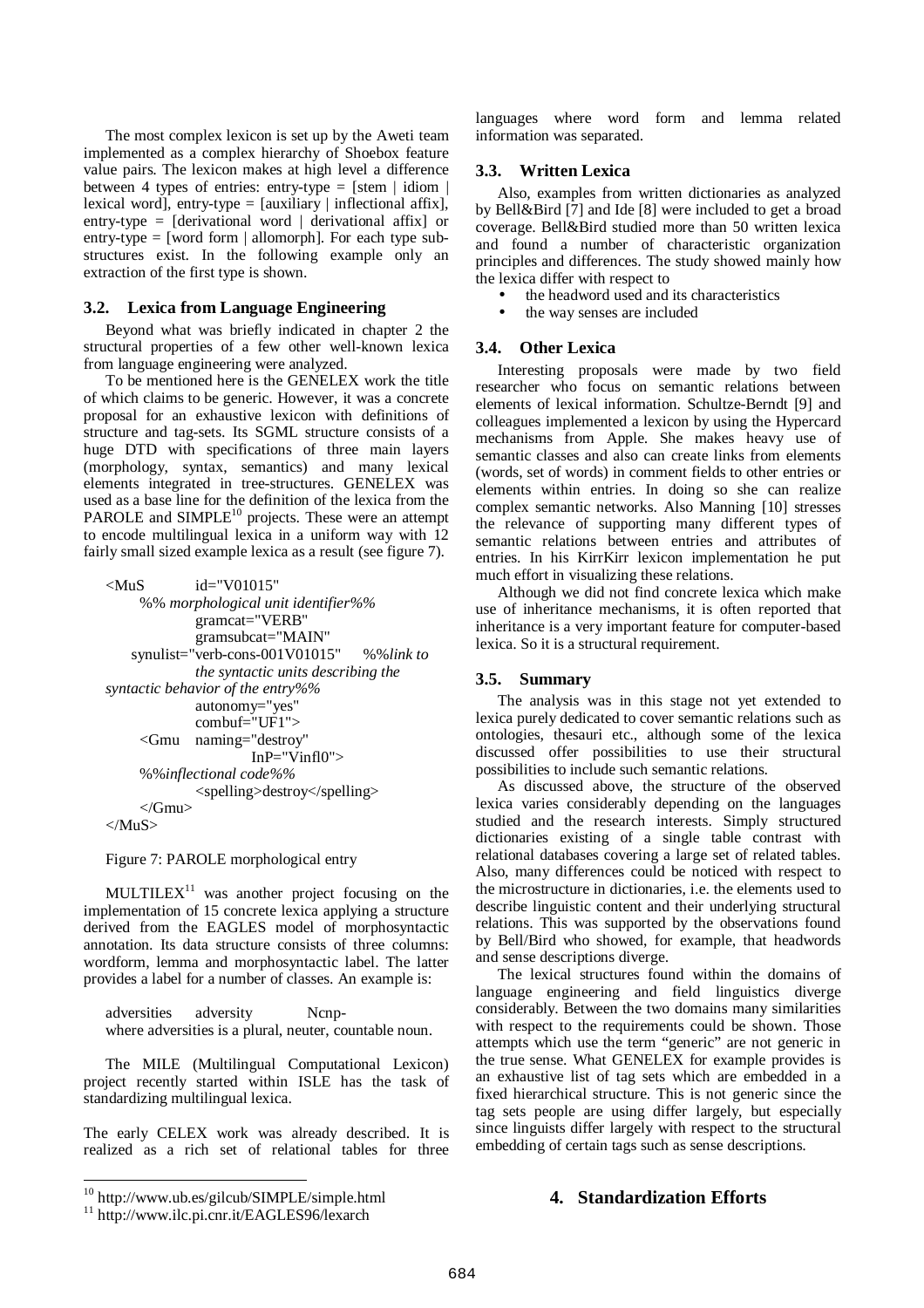When discussing lexical structures it is important to review briefly the standardization work in the area of lexica and analyze in how they are relevant for structural issues. Much work has already been carried out on standardizing the description and creation of lexica, especially to facilitate language engineering applications.

While TEI<sup>12</sup> does not make detailed proposals for lexical tag sets, it does describe the structure of a dictionary entry in detail. Various standardization efforts such as  $EAGLES^{13}$  and  $ISLE^{14}$  worked out concrete proposals for standard lexical structures. GENELEX<sup>15</sup> can be seen as an early attempt to describe a generic lexicon structure with a complicated but exhaustive descriptive structure as was described above. As mentioned GENELEX was used to derive the lexica within the PAROLE and SIMPLE projects. Also MULTILEX was a standardization project, since it tried to work with a unified structure and tag set for several languages.

Partly within the area of terminology, other relevant standardization work was undertaken by the OLIF2 consortium (Open Lexicon Interchange Format) 16 resulting in the OLIF2 proposal. OLIF2 defines a large number of lexical features, but does not make statements about their structural embedding. Each OLIF2 entry is a monolingual entry containing various feature/value pairs, cross-references between entries in the same language lexicon, and transfers defining bilingual transfer relations. The OLIF2 proposal describes four main categories for features: administrative, morphological, syntactic, semantic. The features are similar to those found in other more generic lexicon proposals. Below are two examples with their descriptions:

*PtOfSpeechDCS* The ptOfSpeechDCS element (DCS is short for data category specification] holds data about a user-extended scheme for describing the part-ofspeech of OLIF entries. Users can for example describe their additional part-of-speech tags by means of a URL or by means of CDATA sections.

*SubjField* The subjField element classifies the knowledge domain to which the lexical/terminological entry is assigned. Example values: agriculture, aviation.

MARTIF (Machine Reachable Terminology Interchange Format) $17$  is another initiative in the area of terminology databases where especially a formal framework was worked out to define Data Categories - the basic elements of for example lexica. Such well-defined Data Categories will be available via open repositories.

Summarizing we can say that the standardizations were mainly on the level of definitions of data categories and tag sets. Some projects described structural layouts, but they are far away from being generic or even common enough to cover all lexical phenomena which were identified in the concrete lexica we analyzed.

 $\overline{a}$ 

## **5. Towards an Abstract Lexicon Model**

Since almost every lexicon has its own idiosyncratic and inflexible format and structure it is difficult for the researchers and developers to easily access and combine them. On the other hand the analysis clearly indicates that it is possible to make abstractions from the concrete lexica and to define one underlying schema which all lexica we came across adhere to.

Recently, we found already comments which also go into this direction. Ide and Romary proposed a flexible formal model of dictionary structure and content on a workshop which was part of the MILE project in the ISLE initiative. This is also described in Ide et al [11]. The conceptualization of a dictionary as a tree is implemented by the CONCEDE lexical model [12]. Basically, a dictionary is seen as tree structure where the nodes can be associated with feature-value pairs. Inheritance mechanisms and cross-references allow them to build complex structures.

From the analysis and the papers found we can identify the structural phenomena which are necessary to formulate an Abstract Lexicon Model. We need

- simple building blocks which group a number of lexical attributes (data categories in the sense of terminology)
- a flexibility to associate labels and types with these attributes
- abstract data categories which refer to such building blocks (these references can be of type 1:N)
- inheritance mechanisms which indicate that attributes inherit characteristics from other attributes
- attributes which contain several elements (compounds, phrases, words) where each element can be addressed as a linguistic unit
- typed cross-references between attributes or elements of attributes

These simple mechanisms allow us to express all types of lexica which we came across until now. They cover the view of complex trees which lexical structures basically are. They also contain cross-references from descriptions or definitions within a lexical entry to descriptions of other entries, i.e. complex cross-reference structures where each cross-reference can have its own type. Finally they include inheritance mechanisms which describe operational characteristics of lexical attributes.

An implementation of an Abstract Lexicon Model can be based on frameworks such as UML (Unified Modeling Language) [13] or RDF (Resource Description Framework)<sup>18</sup> <sup>3</sup>. The former has shown its expressional power in many software projects, while the latter offers a direct opening to the Semantic Web. Since RDF itself is not sufficient to express the mechanisms described above extensions will be necessary such as for example described in OntoMap [14].

## **6. References**

[1] http://www.w3.org/RDF/

<sup>12</sup> http://www-tei.uic.edu/orgs/tei/

<sup>13</sup> http://www.ilc.pi.cnr.it/EAGLES96

<sup>14</sup> http://www.mpi.nl/ISLE

<sup>&</sup>lt;sup>15</sup> http://www.ilc.pi.cnr.it/EAGLES96/lexarch

<sup>16</sup> http://www.olif.net/

<sup>&</sup>lt;sup>17</sup> http://coral.lili.uni-bielefeld.de/~ttrippel/terminology/ node76.html

 $\overline{a}$  $18$  http://www.w3.org/RDF/